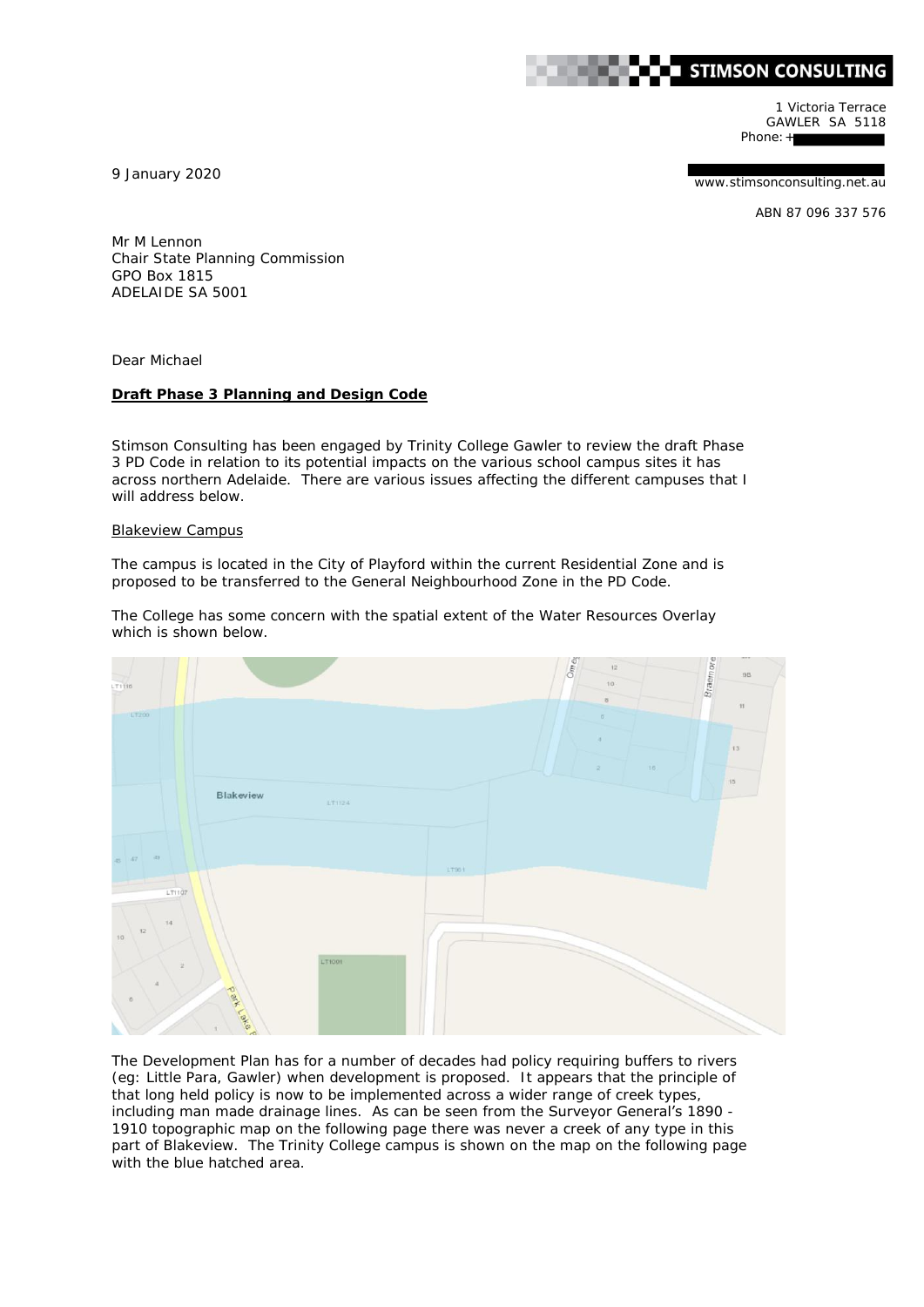



This drainage line that runs between the Trinity College Blakeview campus and the Blakeview Primary School was created in the 1980s - 90s when land divisions were approved and constructed between Main North Rd and Adams Rd. Prior to residential development occurring on the eastern side of Main North Rd there were very few defined creek lines as those creeks coming down the escarpment petered out and any stormwater spread out across the land.

The Water Resources Overlay DTS/DPF 1.5 requires a 20m buffer to the top of bank. There are already buildings on both sides of the drainage line that are well within 20m. The Colleges' existing original tennis courts are some 5m from the top of bank (as shown on the aerial photo below in orange). The College is proposing to redevelop these courts for a chapel in the future. It is considered the Overlay should not extend east of Park Lake Boulevard.



It is considered as a matter of principle that the Overlay should not cover man made drainage lines, especially where the surrounding land is developed (as opposed to nonurban land) and thus should be removed, particularly east of Park Lake Boulevard.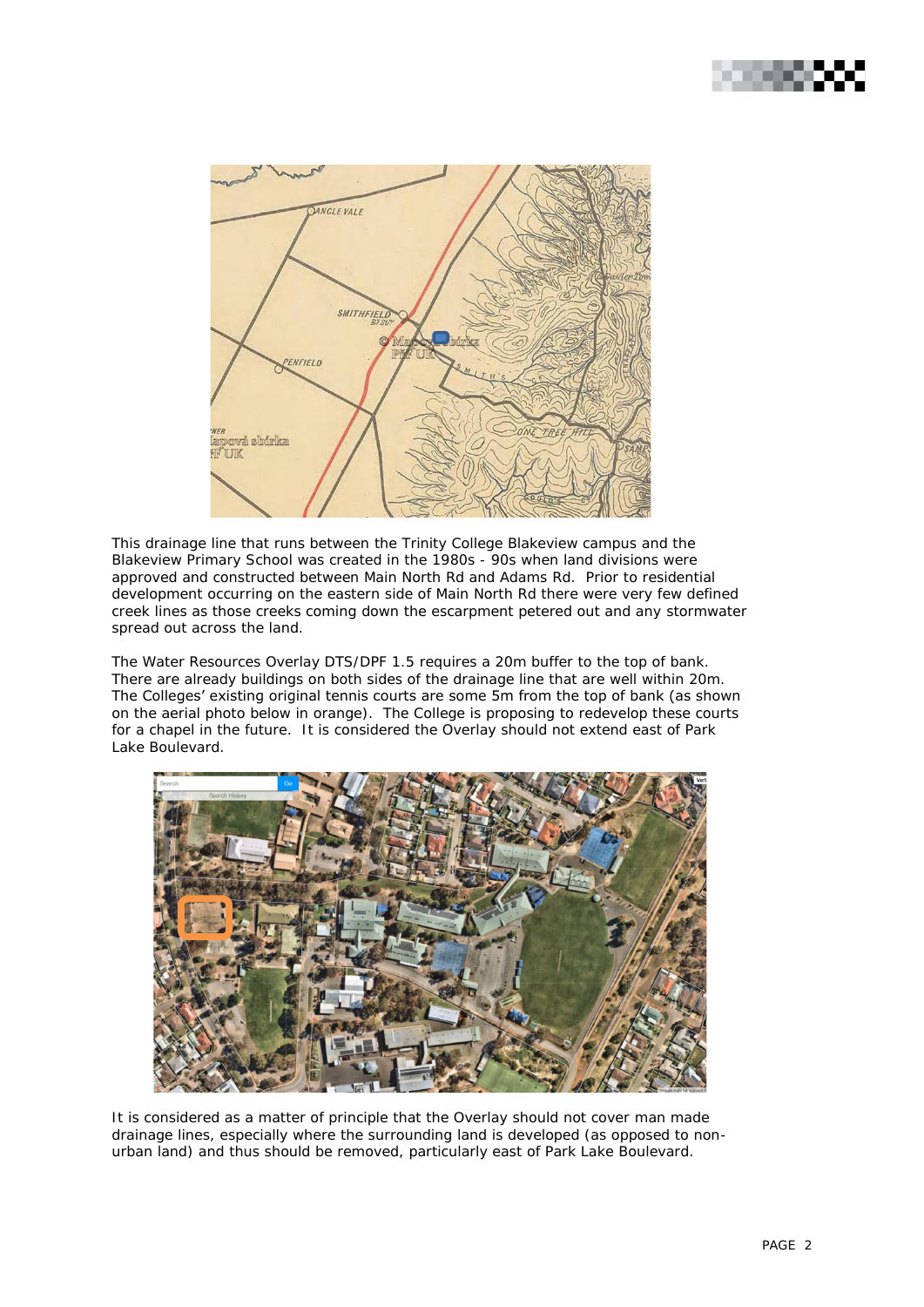

## Main Campus

The campus is located at Evanston South in the Town of Gawler (see aerial photo below). In the Development Plan there are four zones that cover the land owned by the College (Open Space, Community, Residential and Local Centre). The draft PD Code transferred them to the Open Space, Community Facilities, General Neighbourhood and Suburban Activity Centre zones.



Lot 301 in DP 84303 is owned by the College and is located on the eastern side of the ring road – see orange outlined area on the aerial photo below. Also below is a portion of the Zone MapGa/8. The College acquired this land via a land swap with Renewal SA and has the aim of establishing student accommodation as part of a centre.



The boundary for the Local Centre Zone (PD Code - Suburban Activity Centre) has been shifted. The plan on the following page is the draft PD Code Zone map. The has been a shift of the southwestern zone boundary to reduce the centre zone. An area zoned Open Space has been introduced.